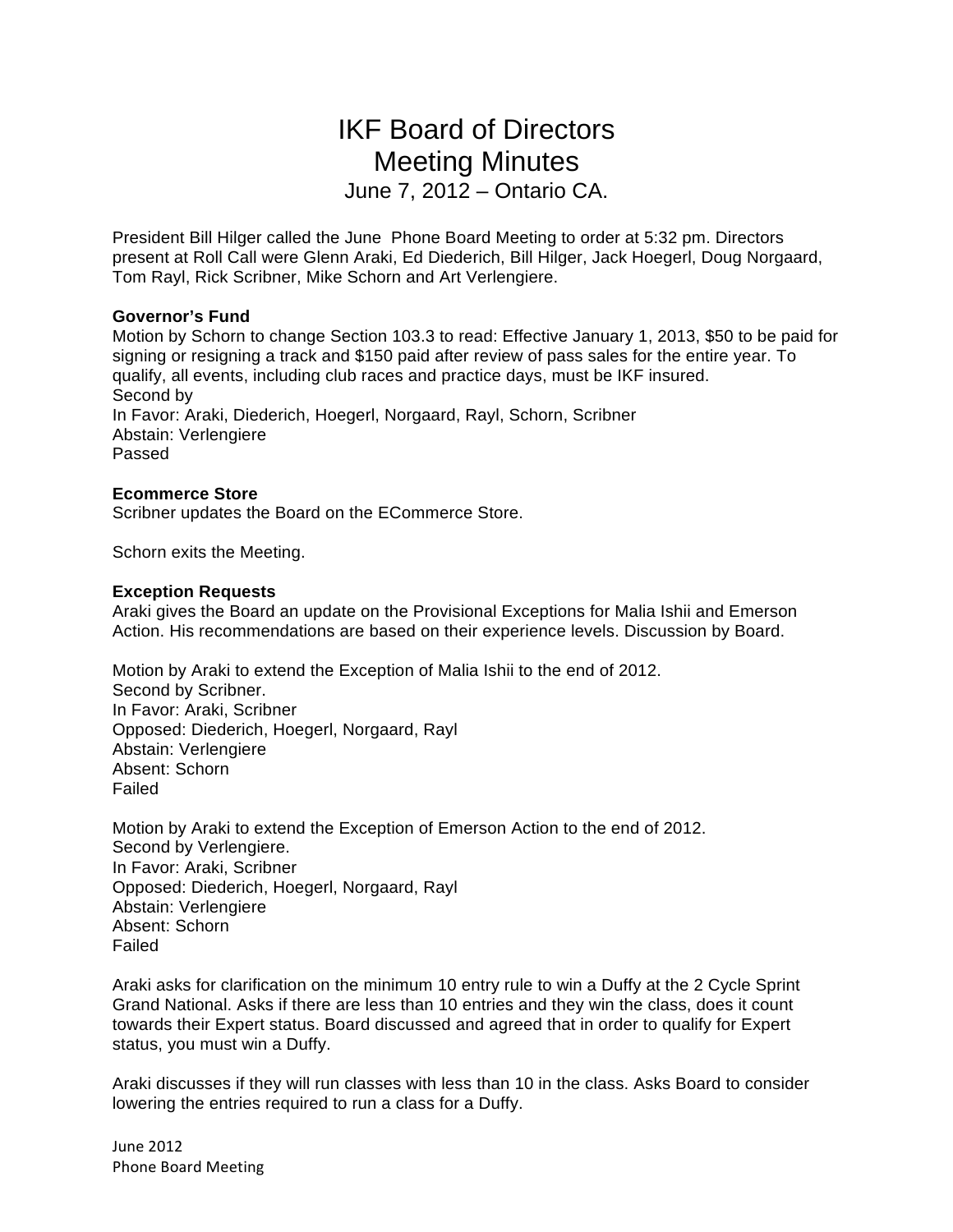Motion by Scribner to allow the 2012 2 Cycle Sprint Grand National at Kerman Kart Club to award a Duffy for classes with 7 entrants or more. Second by Araki. In Favor: Araki, Diederich, Hoegerl, Norgaard, Rayl, Scribner Opposed: Verlengiere Absent: Schorn Passed

Verlengiere and the Board discuss an email from John Motley regarding the rules for rear bumpers.

Motion by Verlengiere: Section **201.6.1** The rear bumper may be either CIK style plastic or welded steel tubing loop, of double bar design, including lower cross bar (201.6.3) Welded on "elephant ear" extensions are permissible. No flexible components are allowed.

Minimum diameter of steel tubing must be .625" with a minimum .065" wall thickness. The basic design must conform to the following drawing: (Note the requirement for the lower bar in Section 201.6.3).

If steel tubing utilized, the rear protection shall extend to at least the center of the rear tires. The ends of any rear protection may not extend beyond the outside of the rear tire/wheel assembly with the following exceptions:

- In a declared rain race.
- If 600 rear tires are utilized, the rear bumper may extend beyond the rear wheels by a maximum of 1" on each side.

If CIK style utilized, retention cables or straps may be used. However, they may not compromise the original design or Homologation of the bumper and mounting hardware.

I also might mention that the picture of the rear bumper shown is confusing as it does not contain the mandated rear cross bar. Perhaps we should change as well.

## **Above to be effective immediately.**

Second by Norgaard.

In Favor: Araki, Diederich, Hoegerl, Norgaard, Rayl, Scribner, Verlengiere Absent: Schorn

Passed

Need to review at the September Board Meeting.

Schorn re-joins the Meeting.

Verlengiere asks the Board to consider his generalized (draft) view of a rule that needs to be implemented immediately, clearly it will need to be refined by the Board but time is of the essence, this cannot be tabled or ignored by the Board. Verlengiere to draft a new procedure for pit activity that will be discussed by the Board at a future Meeting.

Diederich discusses the responsibility of a Director attending a club race, regional race or Grand National as a competitor, crew or casual observer. Hilger states that Directors can make recommendations or suggestions to the Race Director.

Motion by Schorn to approve Grand National Waiver Requests for: Tyler Agan Oliver Calvo Dillon Felber

**June 2012** Phone Board Meeting